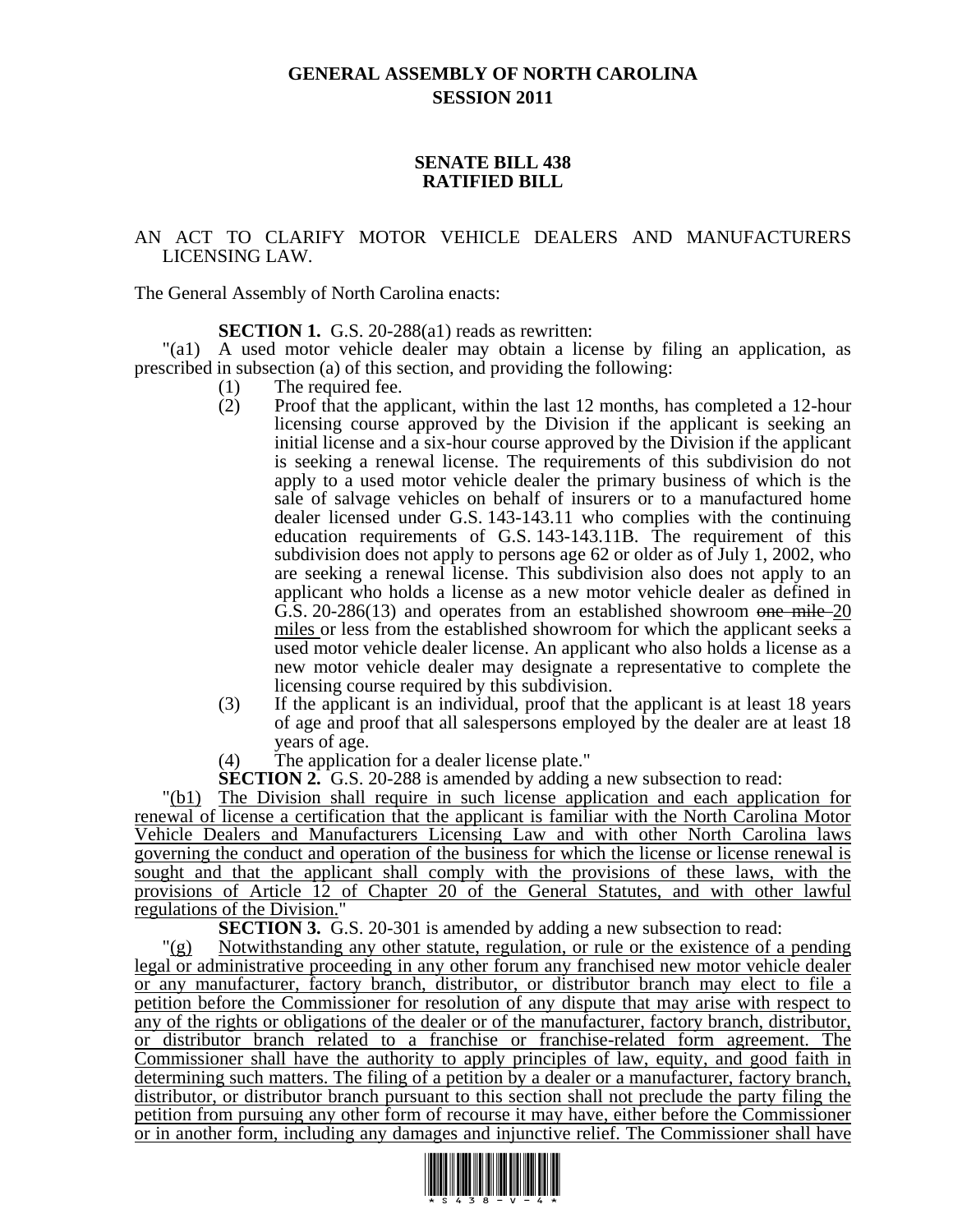the authority to receive and evaluate the facts in the matter of controversy and render a decision by entering an order which shall thereafter become binding and enforceable with respect to the parties, subject to the right of review of the decision in a court of competent jurisdiction pursuant to Chapter 150B of the General Statutes."

**SECTION 4.** G.S. 20-301.1(a) reads as rewritten:

"(a) Notwithstanding the terms of any contract, franchise, novation, or agreement, it shall be unlawful for any manufacturer, factory branch, distributor, or distributor branch to charge or assess one of its franchised motor vehicle dealers located in this State, or to charge or debit the account of the franchised motor vehicle dealer for merchandise, tools, or equipment, or other charges or amounts which total more than five thousand dollars (\$5,000), other than the published cost of new motor vehicles, and merchandise, tools, or equipment specifically ordered by the franchised motor vehicle dealer, unless the franchised motor vehicle dealer receives a detailed itemized description of the nature and amount of each charge in writing at least 10 days prior to the date the charge or account debit is to become effective or due. For purposes of this subsection, the prior written notice is required for pursuant to this subsection includes, but is not limited to, all charges or debits to a dealer's account for the following charges or debits: advertising or advertising materials; advertising or showroom displays; customer informational materials; computer or communications hardware or software; special tools; equipment; dealership operation guides; Internet programs; and any additional charges or surcharges made or proposed for merchandise, tools, or equipment previously charged to the dealer. dealer; and any other charges or amounts which total more than five thousand dollars (\$5,000). If the franchised new motor vehicle dealer disputes all or any portion of an actual or proposed charge or debit to the dealer's account, the dealer may proceed as provided in G.S. 20-301(b) and G.S. 20-308.1. Upon the filing of a petition pursuant to G.S. 20-301(b) or a civil action pursuant to G.S. 20-308.1, the affected manufacturer, factory branch, distributor, or distributor branch shall not require payment from the dealer, or debit or charge the dealer's account, unless and until a final judgment supporting the payment or charge has been rendered by the Commissioner or court."

**SECTION 5.** G.S. 20-305(4) reads as rewritten:

"(4) Notwithstanding the terms of any franchise agreement, to prevent or refuse to approve the sale or transfer of the ownership of a dealership by the sale of the business, stock transfer, or otherwise, or the transfer, sale or assignment of a dealer franchise, or a change in the executive management or principal operator of the dealership, change in use of an existing facility to provide for the sales or service of one or more additional line-makes of new motor vehicles, or relocation of the dealership to another site within the dealership's relevant market area, if the Commissioner has determined, if requested in writing by the dealer within 30 days after receipt of an objection to the proposed transfer, sale, assignment, relocation, or change, and after a hearing on the matter, that the failure to permit or honor the transfer, sale, assignment, relocation, or change is unreasonable under the circumstances. No franchise may be transferred, sold, assigned, relocated, or the executive management or principal operators changed, or the use of an existing facility changed, unless the franchisor has been given at least 30 days' prior written notice as to the proposed transferee's name and address, financial ability, and qualifications of the proposed transferee, a copy of the purchase agreement between the dealership and the proposed transferee, the identity and qualifications of the persons proposed to be involved in executive management or as principal operators, and the location and site plans of any proposed relocation or change in use of a dealership facility. The franchisor shall send the dealership and the proposed transferee notice of objection, by registered or certified mail, return receipt requested, to the proposed transfer, sale, assignment, relocation, or change within 30 days after receipt of notice from the dealer, as provided in this section. The notice of objection shall state in detail all factual and legal bases for the objection on the part of the franchisor to the proposed transfer, sale, assignment, relocation, or change that is specifically referenced in this subdivision. An objection to a proposed transfer, sale, assignment, relocation, or change in the executive management or principal operator of the dealership-dealership or change in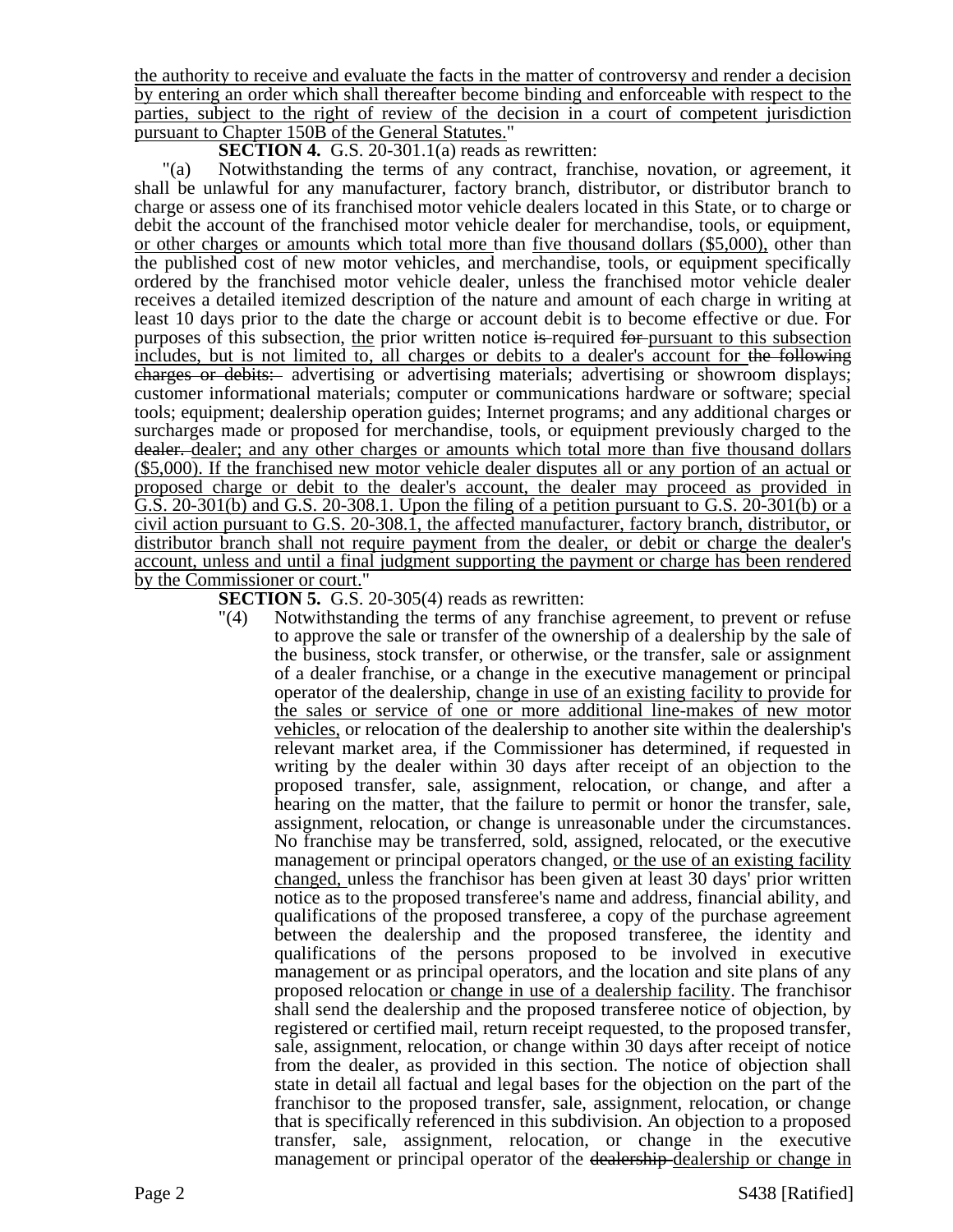the use of the facility may only be premised upon the factual and legal bases specifically referenced in this subdivision.subdivision or G.S. 20-305(11), as it relates to change in the use of a facility. A manufacturer's notice of objection which is based upon factual or legal issues that are not specifically referenced in this subdivision or G.S. 20-305(11) with respect to a change in the use of an existing facility as being issues upon which the Commissioner shall base his determination shall not be effective to preserve the franchisor's right to object to the proposed transfer sale, assignment, relocation, or change, provided the dealership or proposed transferee has submitted written notice, as required above, as to the proposed transferee's name and address, financial ability, and qualifications of the proposed transferee, a copy of the purchase agreement between the dealership and the proposed transferee, the identity and qualifications of the persons proposed to be involved in the executive management or as principal operators, and the location and site plans of any proposed relocation-relocation or change in the use of an existing facility. Failure by the franchisor to send notice of objection within 30 days shall constitute waiver by the franchisor of any right to object to the proposed transfer, sale, assignment, relocation, or change. If the franchisor requires additional information to complete its review, the franchisor shall notify the dealership within 15 days after receipt of the proposed transferee's name and address, financial ability, and qualifications, a copy of the purchase agreement between the dealership and the proposed transferee, the identity and qualifications of the persons proposed to be involved in executive management or as principal operators, and the location and site plans of any proposed relocation or change in use of the dealership facility. If the franchisor fails to request additional information from the dealer or proposed transferee within 15 days of receipt of this initial information, the 30-day time period within which the franchisor may provide notice of objection shall be deemed to run from the initial receipt date. Otherwise, the 30-day time period within which the franchisor may provide notice of objection shall run from the date the franchisor has received the supplemental information requested from the dealer or proposed transferee; provided, however, that failure by the franchisor to send notice of objection within 60 days of the franchisor's receipt of the initial information from the dealer shall constitute waiver by the franchisor of any right to object to the proposed transfer, sale, assignment, relocation, or change. With respect to a proposed transfer of ownership, sale, or assignment, the sole issue for determination by the Commissioner and the sole issue upon which the Commissioner shall hear or consider evidence is whether, by reason of lack of good moral character, lack of general business experience, or lack of financial ability, the proposed transferee is unfit to own the dealership. For purposes of this subdivision, the refusal by the manufacturer to accept a proposed transferee who is of good moral character and who otherwise meets the written, reasonable, and uniformly applied business experience and financial requirements, if any, required by the manufacturer of owners of its franchised automobile dealerships is presumed to demonstrate the manufacturer's failure to prove that the proposed transferee is unfit to own the dealership. With respect to a proposed change in the executive management or principal operator of the dealership, the sole issue for determination by the Commissioner and the sole issue on which the Commissioner shall hear or consider evidence shall be whether, by reason of lack of training, lack of prior experience, poor past performance, or poor character, the proposed candidate for a position within the executive management or as principal operator of the dealership is unfit for the position. For purposes of this subdivision, the refusal by the manufacturer to accept a proposed candidate for executive management or as principal operator who is of good moral character and who otherwise meets the written, reasonable, and uniformly applied standards or qualifications, if any, of the manufacturer relating to the business experience and prior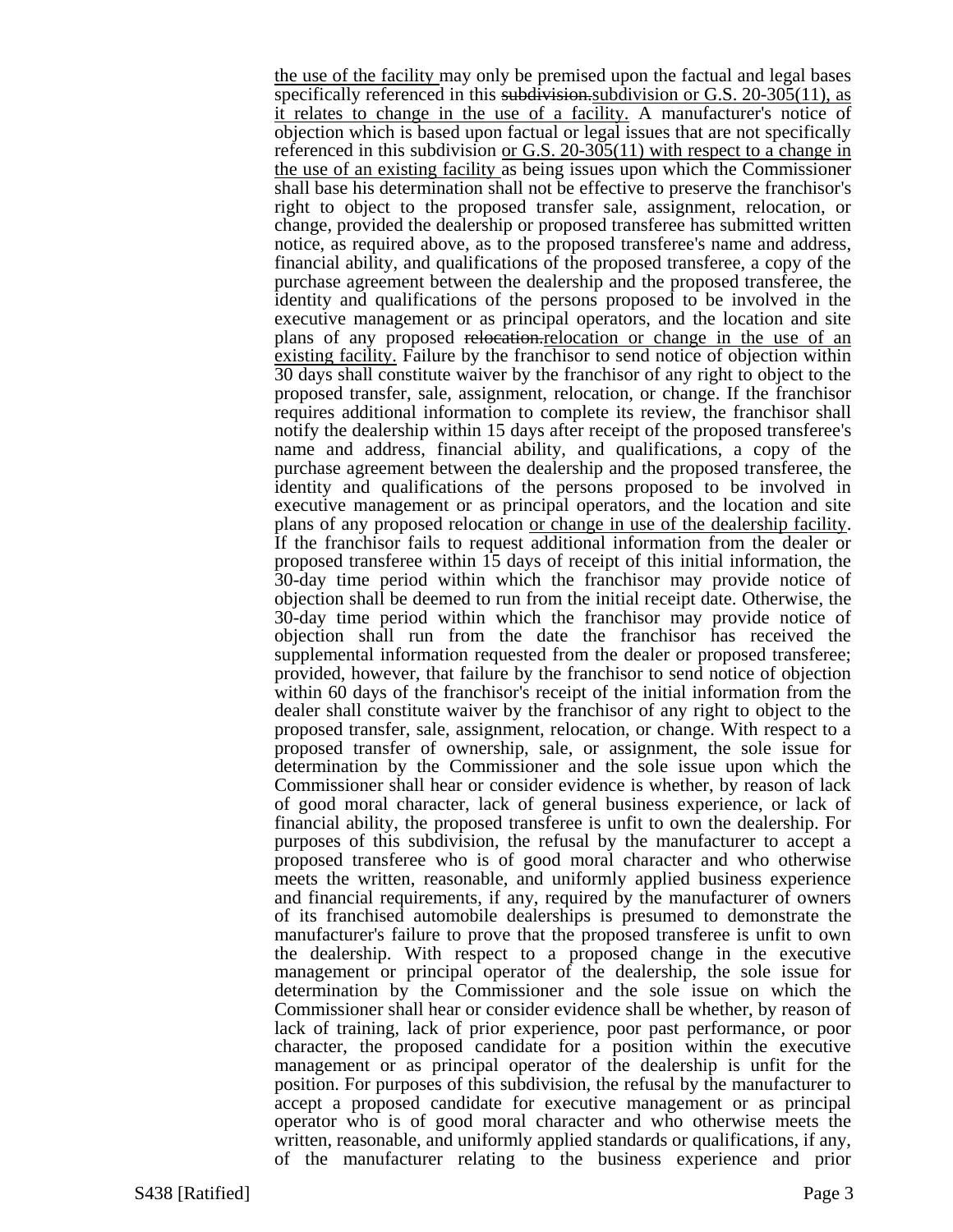performance of executive management required by the manufacturers of its dealers is presumed to demonstrate the manufacturer's failure to prove the proposed candidate for executive management or as principal operator is unfit to serve the capacity. With respect to a proposed change in use of a dealership facility to provide for the sales or service of one or more additional line-makes of new motor vehicles, the sole issue for determination by the Commissioner is whether the new motor vehicle dealer has a reasonable line of credit for each make or line of motor vehicle and remains in compliance with any reasonable capital standards and facilities requirements of the manufacturer or distributor. The reasonable facilities requirements of the manufacturer or distributor shall not include any requirement that a new motor vehicle dealer establish or maintain exclusive facilities, personnel, or display space. With respect to a proposed relocation or other proposed change, the issue for determination by the Commissioner is whether the proposed relocation or other change is unreasonable under the circumstances. For purposes of this subdivision, the refusal by the manufacturer to agree to a proposed relocation which meets the written, reasonable, and uniformly applied standards or criteria, if any, of the manufacturer relating to dealer relocations is presumed to demonstrate that the manufacturer's failure to prove the proposed relocation is unreasonable under the circumstances. The manufacturer shall have the burden of proof before the Commissioner under this subdivision. It is unlawful for a manufacturer to, in any way, condition its approval of a proposed transfer, sale, assignment, change in the dealer's executive management, principal operator, or appointment of a designated successor, on the existing or proposed dealer's willingness to construct a new facility, renovate the existing facility, acquire or refrain from acquiring one or more line-makes of vehicles, separate or divest one or more line-makes of vehicle, or establish or maintain exclusive facilities, personnel, or display space. It is unlawful for a manufacturer to, in any way, condition its approval of a proposed relocation on the existing or proposed dealer's willingness to acquire or refrain from acquiring one or more line-makes of vehicles, separate or divest one or more line-makes of vehicle, or establish or maintain exclusive facilities, personnel, or display space. The opinion or determination of a franchisor that the continued existence of one of its franchised dealers situated in this State is not viable, or that the dealer holds or fails to hold licensing rights for the sale of other line-makes of vehicles in a manner consistent with the franchisor's existing or future distribution or marketing plans, shall not constitute a lawful basis for the franchisor to fail or refuse to approve a dealer's proposed change in use of a dealership facility or relocation: provided, however, that nothing contained in this subdivision shall be deemed to prevent or prohibit a franchisor from failing to approve a dealer's proposed relocation on grounds that the specific site or facility proposed by the dealer is otherwise unreasonable under the circumstances. Approval of a relocation pursuant to this subdivision shall not in itself constitute the franchisor's representation or assurance of the dealer's viability at that location."

**SECTION 6.** G.S. 20-305(6)d.3. reads as rewritten:<br>"3. In addition to the other payme

In addition to the other payments set forth in this section, if a termination, cancellation, or nonrenewal is premised upon any of the occurrences set forth in G.S. 20-305(6)c.1.IV., then the manufacturer or distributor shall be liable to the dealer for an amount at least equivalent to the fair market value of the franchise on (i) the date the franchisor announces the action which results in termination, cancellation, or nonrenewal; or (ii) the date the action which results in termination, cancellation, or nonrenewal first became general knowledge; or (iii) the day  $12$  months 18 months prior to the date on which the notice of termination, cancellation, or nonrenewal is issued, whichever amount is higher. Payment is due not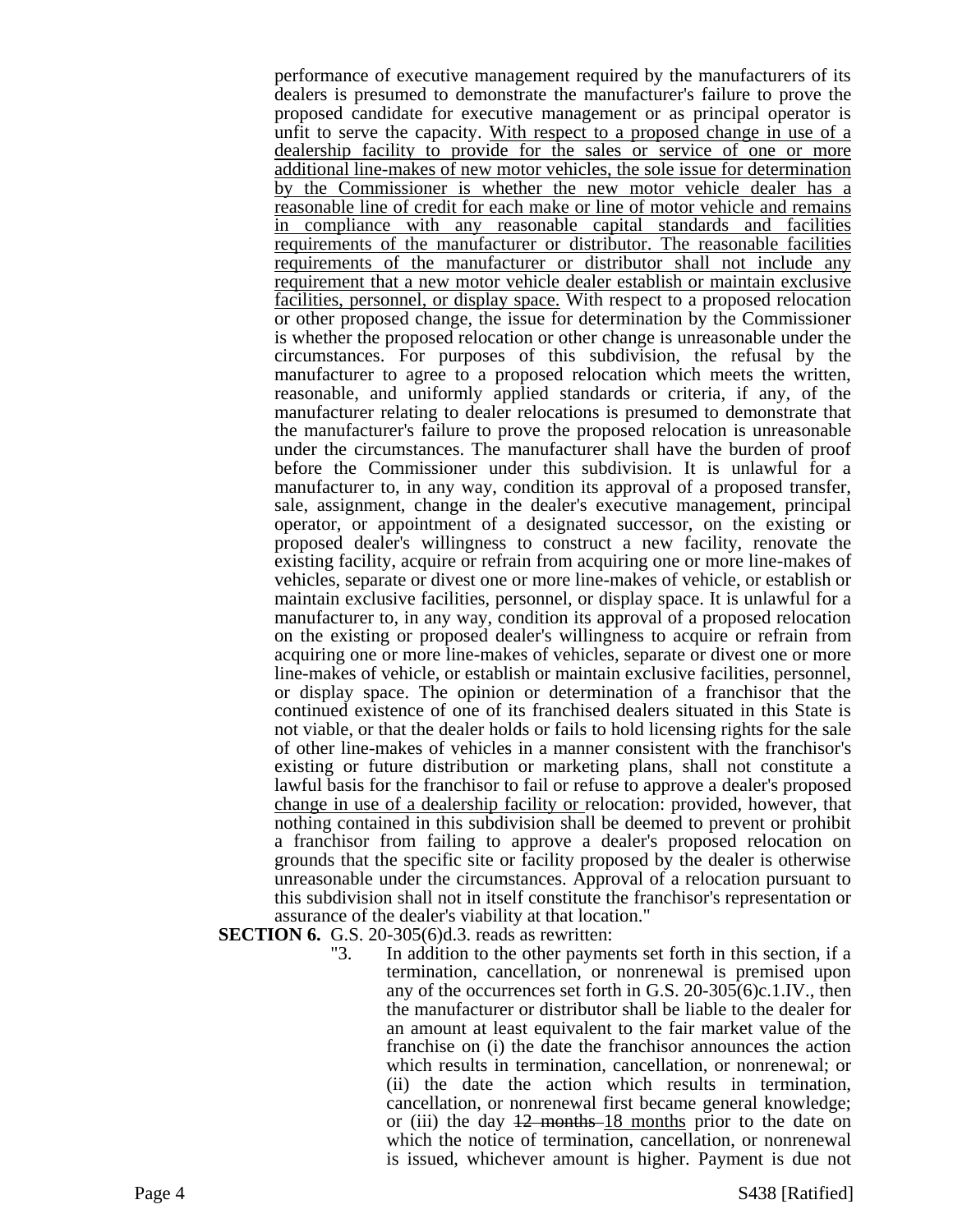later than 90 days after the manufacturer or distributor has received notice in writing from, or on behalf of, the new motor vehicle dealer specifying the elements of compensation requested by the dealer. If the termination, cancellation, or nonrenewal is due to a manufacturer's change in distributors, the manufacturer may avoid paying fair market value to the dealer if the new distributor or the manufacturer offers the dealer a franchise agreement with terms acceptable to the dealer."

**SECTION 7.** G.S. 20-305(14) reads as rewritten:

- "(14) To delay, refuse, or fail to deliver motor vehicles or motor vehicle parts or accessories in reasonable quantities relative to the new motor vehicle dealer's facilities and sales potential in the new motor vehicle dealer's market area as determined in accordance with reasonably applied economic principles, or within a reasonable time, after receipt of an order from a dealer having a franchise for the retail sale of any new motor vehicle sold or distributed by the manufacturer or distributor, any new vehicle, parts or accessories to new vehicles as are covered by such franchise, and such vehicles, parts or accessories as are publicly advertised as being available or actually being delivered. The delivery to another dealer of a motor vehicle of the same model and similarly equipped as the vehicle ordered by a motor vehicle dealer who has not received delivery thereof, but who has placed his written order for the vehicle prior to the order of the dealer receiving the vehicle, shall be evidence of a delayed delivery of, or refusal to deliver, a new motor vehicle to a motor vehicle dealer within a reasonable time, without cause. Except Additionally, except as may be required by any consent decree of the Commissioner or other order of the Commissioner or court of competent jurisdiction, each any sales objectives which a manufacturer, factory branch, distributor, or distributor branch shall establishes for any of its franchised dealers in this State must be reasonable, and every manufacturer, factory branch, distributor, or distributor branch must allocate its products within this State in a manner that provides each of its franchised dealers in this State an adequate supply of vehicles by series, product line, and model to achieve the manufacturer's minimum sales requirements, planning volume, or sales objectives and that is fair and equitable to all of its franchised dealers in this State. Additionally, each manufacturer shall make available to each of its franchised dealers in this State a minimum of one of each vehicle series, model, or product line that the manufacturer advertises nationally as being available for purchase. A manufacturer shall not unfairly discriminate among its franchised dealers in this allocation process.that does all of the following:
	- a. Provides each of its franchised dealers in this State an adequate supply of vehicles by series, product line, and model in a fair, reasonable, and equitable manner based on each dealer's historical selling pattern and reasonable sales standards as compared to other same line-make dealers in the State.
	- b. Allocates an adequate supply of vehicles to each of its dealers by series, product line, and model so as to allow the dealer to achieve any performance standards established by the manufacturer and distributor.
	- $\frac{c}{d}$  Is fair and equitable to all of its franchised dealers in this State.<br>d. Makes available to each of its franchised dealers in this S
	- Makes available to each of its franchised dealers in this State a minimum of one of each vehicle series, model, or product line that the manufacturer makes available to any dealer in this State and advertises in the State as being available for purchase.
	- e. Does not unfairly discriminate among its franchised dealers in its allocation process.

This subsection is not violated, however, if such failure is caused solely by acts or causes beyond the control of the manufacturer, distributor, factory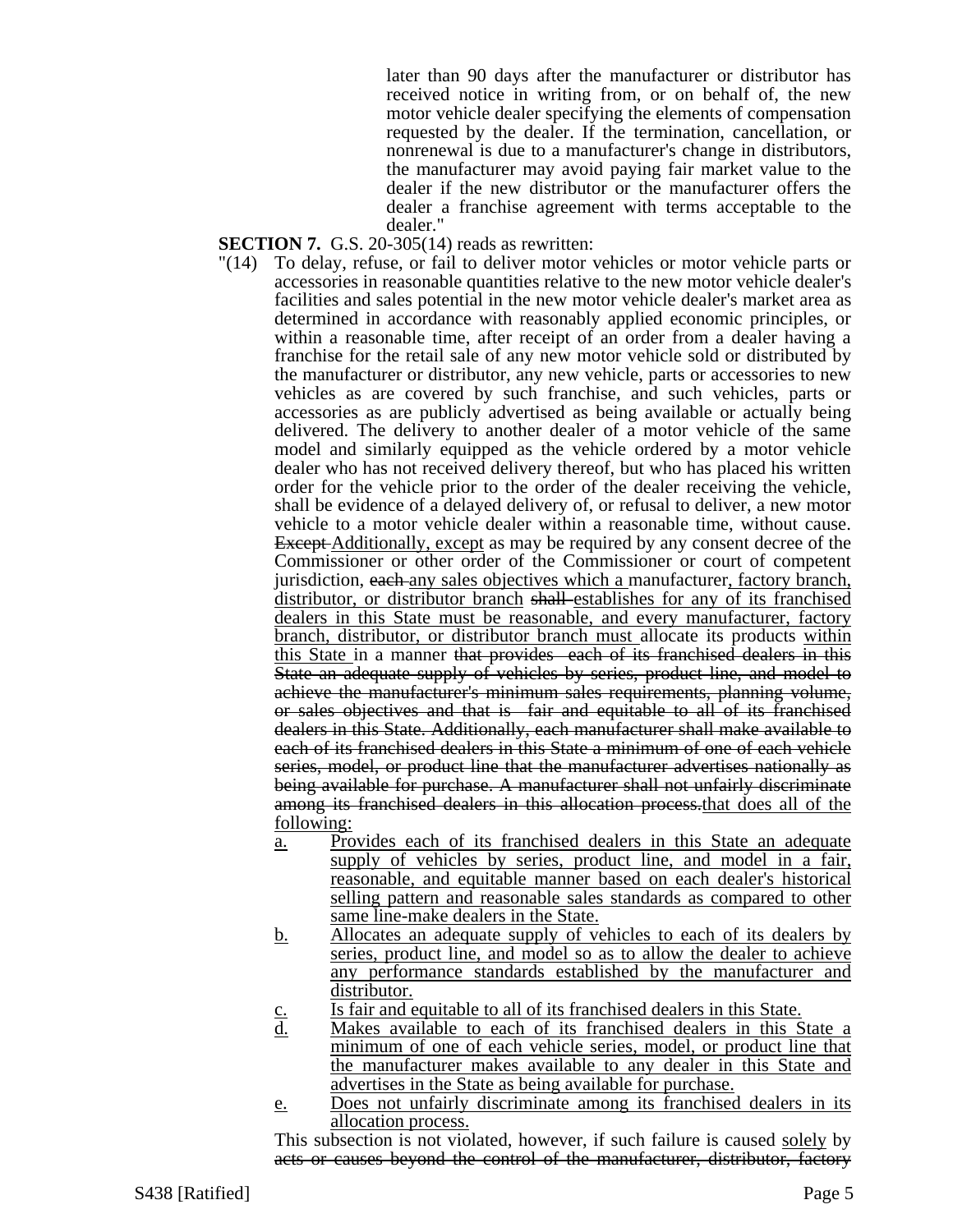branch, or factory representative the occurrence of temporary international, national, or regional product shortages resulting from natural disasters, unavailability of parts, labor strikes, product recalls, and other factors and events beyond the control of the manufacturer that temporarily reduce a manufacturer's product supply. The willful or malicious maintenance, creation, or alteration of a vehicle allocation process or formula by a manufacturer, factory branch, distributor, or distributor branch that is in any part designed or intended to force or coerce a dealer in this State to close or sell the dealer's franchise, cause the dealer financial distress, or to relocate, update, or renovate the dealer's existing dealership facility shall constitute an unfair and deceptive trade practice under G.S. 75-1.1."

**SECTION 8.** G.S. 20-305(39) reads as rewritten:

"(39) Notwithstanding the terms, provisions, or conditions of any agreement, franchise, novation, waiver, or other written instrument, to require, coerce, or attempt to coerce any of its franchised motor vehicle dealers in this State to purchase or lease purchase, lease, erect, or relocate one or more signs displaying the name of the manufacturer or franchised motor vehicle dealer upon unreasonable or onerous terms or conditions or if installation of the additional signage would violate local signage or zoning laws to which the franchised motor vehicle dealer is subject. Any term, provision, or condition of any agreement, franchise, waiver, novation, or any other written instrument which is in violation of this subdivision shall be deemed null and void and without force and effect."

**SECTION 9.** G.S. 20-305 is amended by adding a new subdivision to read:<br>"§ 20-305. Coercing dealer to accept commodities not ordered: threatening to

Coercing dealer to accept commodities not ordered; threatening to cancel **franchise; preventing transfer of ownership; granting additional franchises; terminating franchises without good cause; preventing family succession.**

It shall be unlawful for any manufacturer, factory branch, distributor, or distributor branch, or any field representative, officer, agent, or any representative whatsoever of any of them:

> … (43) Notwithstanding the terms, provisions, or conditions of any agreement, franchise, novation, waiver, or other written instrument, to require, coerce, or attempt to coerce any of its franchised motor vehicle dealers in this State to change the principal operator, general manager, or any other manager or supervisor employed by the dealer. Any term, provision, or condition of any agreement, franchise, waiver, novation, or any other written instrument that is inconsistent with this subdivision shall be deemed null and void and without force and effect."

# **SECTION 10.** G.S. 20-305.1 reads as rewritten:

### "**§ 20-305.1. Automobile dealer warranty obligations.**

(a) Each motor vehicle manufacturer, factory branch, distributor or distributor branch, shall specify in writing to each of its motor vehicle dealers licensed in this State the dealer's obligations for preparation, delivery and warranty service on its products, the schedule of compensation to be paid such dealers for parts, work, and service in connection with warranty service, and the time allowances for the performance of such work and service. In no event shall such schedule of compensation fail to include reasonable compensation for diagnostic work and associated administrative requirements as well as repair service and labor. Time allowances for the performance of warranty work and service shall be reasonable and adequate for the work to be performed. The compensation which must be paid under this section must be reasonable, provided, however, that under no circumstances may the reasonable compensation under this section be in an amount less than the dealer's current retail labor rate and the amount charged to retail customers for the manufacturer's or distributor's original parts for nonwarranty work of like kind, provided such amount is competitive with other franchised dealers within the dealer's market.

(a1) The retail rate customarily charged by the dealer for parts and labor may be established at the election of the dealer by the dealer submitting to the manufacturer or distributor 100 sequential nonwarranty customer-paid service repair orders which contain warranty-like parts, or 60 consecutive days of nonwarranty customer-paid service repair orders which contain warranty-like parts, whichever is less, covering repairs made no more than 180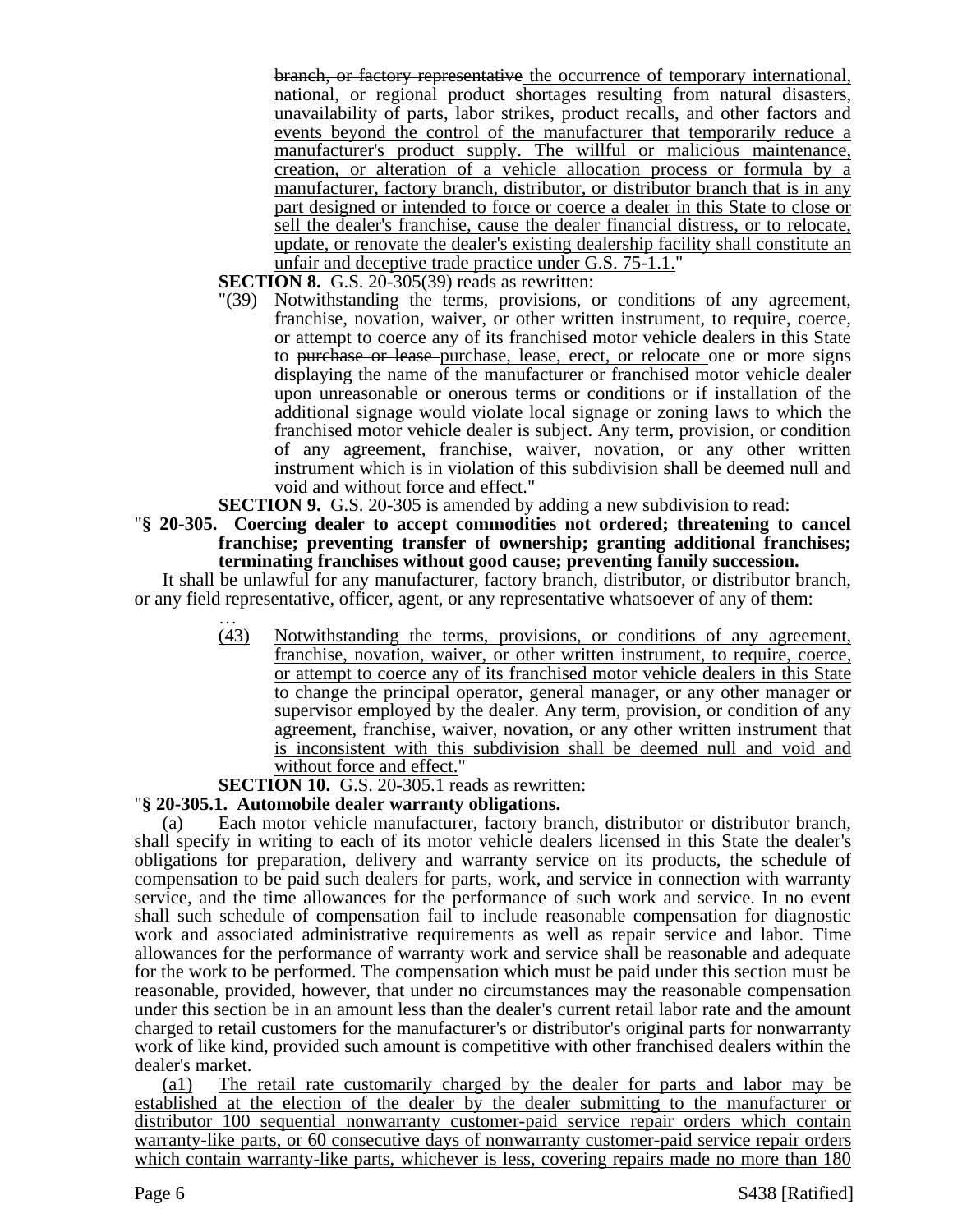days before the submission and declaring the average percentage markup. The average of the parts markup rate and the average labor rate shall both be presumed to be fair and reasonable, however, a manufacturer or distributor may, not later than 30 days after submission, rebut that presumption by reasonably substantiating that the rate is unfair and unreasonable in light of the practices of all other franchised motor vehicle dealers in the dealer's market offering the same line-make vehicles. In the event there are no other franchised dealers offering the same line-make of vehicle in the dealer's market, the manufacturer or distributor may compare the dealer's rate for parts and labor with the practices of other franchised dealers who are selling competing line-makes of vehicles within the dealer's market. The retail rate and the average labor rate shall go into effect 30 days following the manufacturer's approval, but in no event later than 60 days following the declaration, subject to audit of the submitted repair orders by the manufacturer or distributor and a rebuttal of the declared rate as described above. If the declared rate is rebutted, the manufacturer or distributor shall propose an adjustment of the average percentage markup based on that rebuttal not later than 30 days after such audit, but in no event later than 60 days after submission. If the dealer does not agree with the proposed average percentage markup, the dealer may file a protest with the Commissioner not later than 30 days after receipt of that proposal by the manufacturer or distributor. If such a protest is filed, the Commissioner shall inform the manufacturer or distributor that a timely protest has been filed and that a hearing will be held on such protest. In any hearing held pursuant to this subsection, the manufacturer or distributor shall have the burden of proving by a preponderance of the evidence that the rate declared by the dealer was unfair and unreasonable as described in this subsection and that the proposed adjustment of the average percentage markup is fair and reasonable pursuant to the provisions of this subsection.

(a2) In calculating the retail rate customarily charged by the dealer for parts and labor, the following work shall not be included in the calculation:

- (1) Repairs for manufacturer or distributor special events, specials, or promotional discounts for retail customer repairs;
- (2) Parts sold at wholesale or at reduced or specially negotiated rates for insurance repairs;
- (3) Engine assemblies and transmission assemblies;<br>(4) Routine maintenance not covered under warrant
- Routine maintenance not covered under warranty, such as fluids, filters, and belts not provided in the course of repairs;
- (5) Nuts, bolts, fasteners, and similar items that do not have an individual part number;
	-
- $\frac{(6)}{(7)}$  Tires; and Vehicle re Vehicle reconditioning.

(a3) If a manufacturer or distributor furnishes a part or component to a dealer, at no cost, to use in performing repairs under a recall, campaign service action, or warranty repair, the manufacturer or distributor shall compensate the dealer for the part or component in the same manner as warranty parts compensation under this section by compensating the dealer the average markup on the cost for the part or component as listed in the manufacturer's or distributor's price schedule less the cost for the part or component.

(a4) A manufacturer or distributor may not require a dealer to establish the retail rate customarily charged by the dealer for parts and labor by an unduly burdensome or time-consuming method or by requiring information that is unduly burdensome or time consuming to provide, including, but not limited to, part-by-part or transaction-by-transaction calculations.

(h) Notwithstanding the terms of any franchise agreement, it is unlawful for any motor vehicle manufacturer, factory branch, distributor, or distributor branch to deny a franchised new motor vehicle dealer the right to return any part or accessory that the dealer has not sold after 15 months where the part or accessory was not obtained through a specific order initiated by the franchised new motor vehicle dealer but instead was specified for, sold to, and shipped to the dealer pursuant to an automated ordering system, provided that such part or accessory is in the condition required for return to the manufacturer, factory branch, distributor, or distributor branch and the dealer returns the part within 60 days of it becoming eligible under this subsection. For purposes of this subsection, an "automated ordering system" shall be a computerized system required by the manufacturer that automatically specifies parts and accessories for sale and shipment to the dealer without specific order thereof initiated by the

…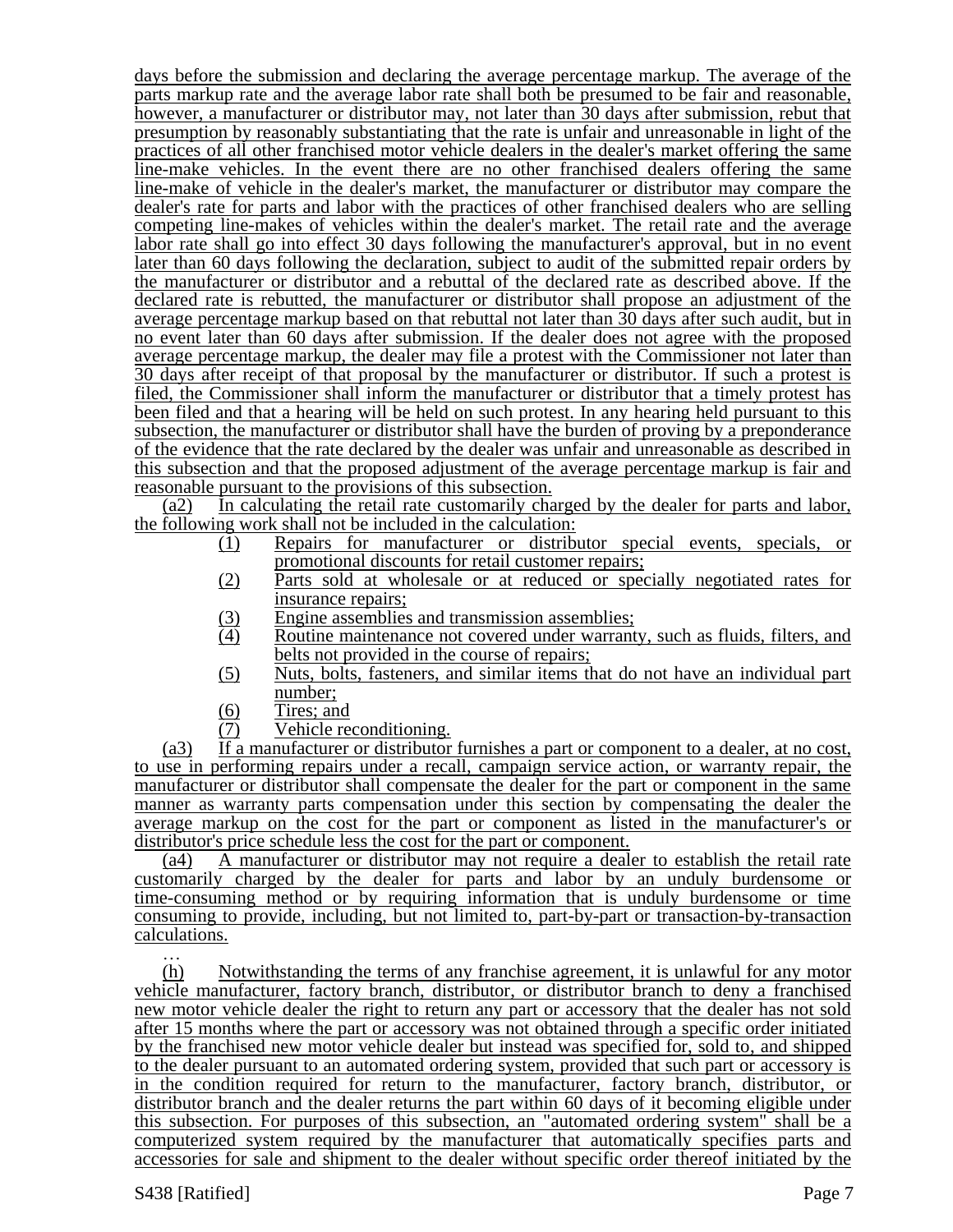dealer. The manufacturer, factory branch, distributor, or distributor branch shall not charge a restocking or handling fee for any part or accessory being returned under this subsection." **SECTION 11.** G.S. 20-305.7 reads as rewritten:

## "**§ 20-305.7. Protecting dealership data and consent to access dealership information.**

(a) Except as expressly authorized in this section, no manufacturer, factory branch, distributor, or distributor branch shall require a new motor vehicle dealer to provide its customer lists, customer information, consumer contact information, transaction data, or service files. Any requirement by a manufacturer, factory branch, distributor, or distributor branch that a new motor vehicle dealer provide its customer lists, customer information, consumer contact information, transaction data, or service files as a condition to the dealer's participation in any incentive program or contest for a customer or dealer to receive any incentive payments otherwise earned under an incentive program or contest, for the dealer to obtain consumer or customer leads, or for the dealer to receive any other benefits, rights, merchandise, or services for which the dealer would otherwise be entitled to obtain under the franchise or any other contract or agreement, or which shall customarily be provided to dealers, shall be voidable at the option of the dealer, unless all of the following conditions are satisfied: (i) the customer information requested relates solely to the specific program requirements or goals associated with such manufacturer's or distributor's own vehicle makes and does not require that the dealer provide general customer information or other information related to the dealer; (ii) such requirement is lawful and would also not require the dealer to allow any customer the right to opt out under the federal Gramm-Leach-Bliley Act, 15 U.S.C., Subchapter I, § 1608, et seq*.*; and (iii) the dealer is not required to allow the manufacturer or distributor or any third party to have direct access to the dealer's computer system, but the dealer is instead permitted to provide the same dealer, consumer, or customer data or information specified by the manufacturer or distributor by timely obtaining and pushing or otherwise furnishing the required data in a widely accepted file format such as comma delimited in accordance with subsection (h) of this section. Nothing contained in this section shall limit the ability of the manufacturer, factory branch, distributor, or distributor branch to require that the dealer provide, or use in accordance with the law, such customer information related solely to such manufacturer's or distributor's own vehicle makes to the extent necessary to do any of the following:

- (1) Satisfy any safety or recall notice obligations.<br>(2) Complete the sale and delivery of a new motor
- $\frac{1}{2}$  Complete the sale and delivery of a new motor vehicle to a customer.<br>
(3) Validate and pay customer or dealer incentives.
- (3) Validate and pay customer or dealer incentives.<br>(4) Submit to the manufacturer, factory branch, dist
- Submit to the manufacturer, factory branch, distributor, or distributor branch claims for any services supplied by the dealer for any claim for warranty parts or repairs.

At the request of a manufacturer or distributor or of a third party acting on behalf of a manufacturer or distributor, a dealer may only be required to provide customer information related solely to such manufacturer's or distributor's own vehicle makes for reasonable marketing purposes, market research, consumer surveys, market analysis, and dealership performance analysis, but the dealer is only required to provide such customer information to the extent lawfully permissible; to the extent the requested information relates solely to specific program requirements or goals associated with such manufacturer's or distributor's own vehicle makes and does not require the dealer to provide general customer information or other information related to the dealer; and to the extent the requested information can be provided without requiring that the dealer allow any customer the right to opt out under the federal Gramm-Leach-Bliley Act, 15 U.S.C., Subchapter I, § 6801, et seq.

No manufacturer, factory branch, distributor, or distributor branch shall access or obtain dealer or customer data from or write dealer or customer data to a dealer management computer system utilized by a motor vehicle dealer located in this State, or require or coerce a motor vehicle dealer located in this State to utilize a particular dealer management computer system, unless the dealer management computer system allows the dealer to reasonably maintain the security, integrity, and confidentiality of the data maintained in the system. No manufacturer, factory branch, distributor, distributor branch, dealer management computer system vendor, or any third party acting on behalf of any manufacturer, factory branch, distributor, distributor branch, or dealer management computer system vendor shall prohibit a dealer from providing a means to regularly and continually monitor the specific data accessed from or written to the dealer's computer system and from complying with applicable State and federal laws and any rules or regulations promulgated thereunder. These provisions shall not be deemed to impose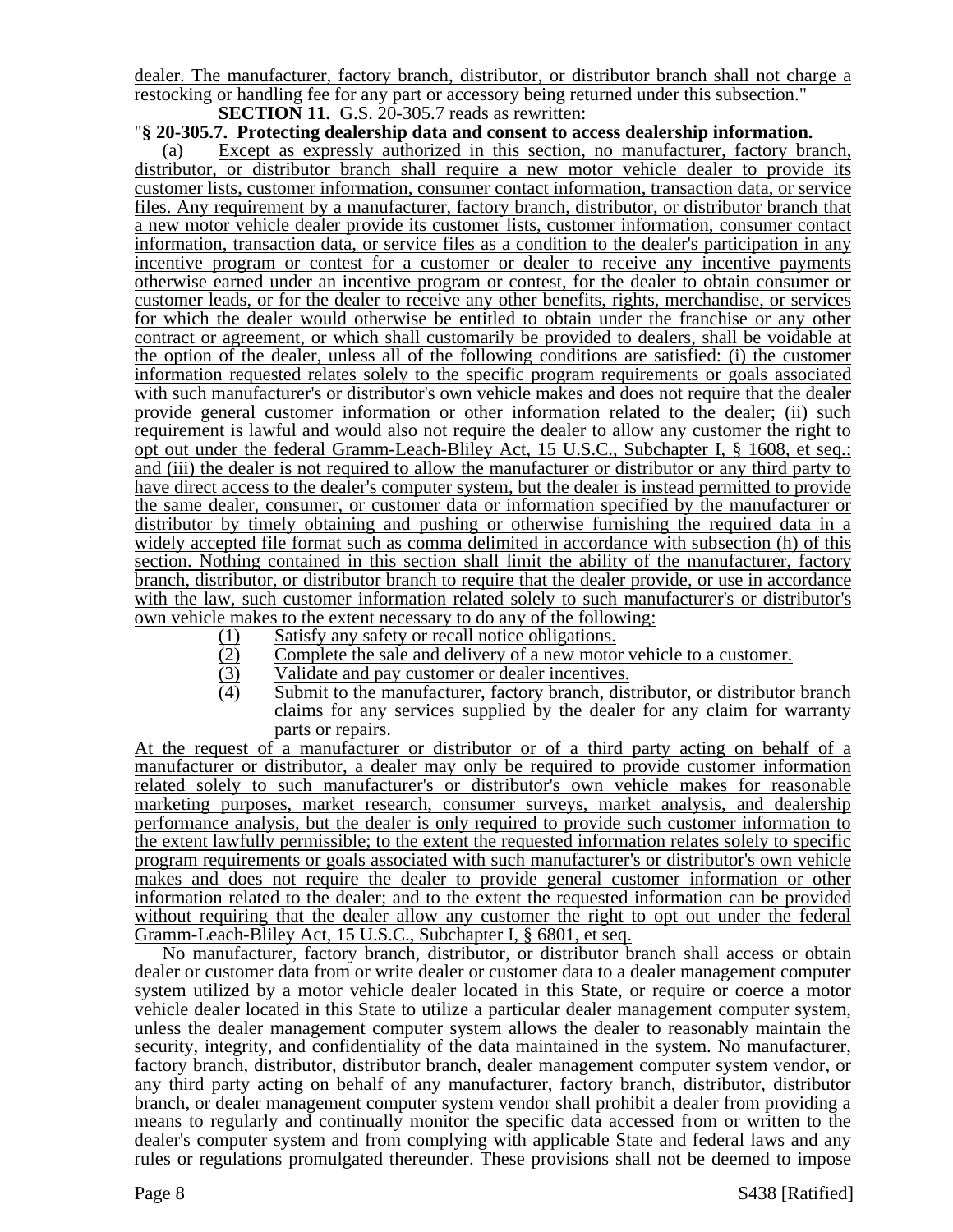an obligation on a manufacturer, factory branch, distributor, distributor branch, dealer management computer system vendor, or any third party acting on behalf of any manufacturer, factory branch, distributor, distributor branch, or dealer management computer system vendor to provide such capability.

(b) No manufacturer, factory branch, distributor, distributor branch, dealer management computer system vendor, or any third party acting on behalf of any manufacturer, factory branch, distributor, distributor branch, or dealer management computer system vendor may access or utilize customer or prospect information maintained in a dealer management computer system utilized by a motor vehicle dealer located in this State for purposes of soliciting any such customer or prospect on behalf of, or directing such customer or prospect to, any other dealer. The limitations in this subsection do not apply to:

- (1) A customer that requests a reference to another dealership;
- (2) A customer that moves more than 60 miles away from the dealer whose data was accessed;
- (3) Customer or prospect information that was provided to the dealer by the manufacturer, factory branch, distributor, or distributor branch; or
- (4) Customer or prospect information obtained by the manufacturer, factory branch, distributor, or distributor branch where the dealer agrees to allow the manufacturer, factory branch, distributor, distributor branch, dealer management computer system vendor, or any third party acting on behalf of any manufacturer, factory branch, distributor, distributor branch, or dealer management computer system vendor the right to access and utilize the customer or prospect information maintained in the dealer's dealer management computer system for purposes of soliciting any customer or prospect of the dealer on behalf of, or directing such customer or prospect to, any other dealer in a separate, stand-alone written instrument dedicated solely to such authorization.

No manufacturer, factory branch, distributor, distributor branch, dealer management computer system vendor, or any third party acting on behalf of any manufacturer, factory branch, distributor, distributor branch, or dealer management computer system vendor, may provide access to customer or dealership information maintained in a dealer management computer system utilized by a motor vehicle dealer located in this State, without first obtaining the dealer's prior express written consent, revocable by the dealer upon five business days written notice, to provide such access. Prior to obtaining said consent and prior to entering into an initial contract or renewal of a contract with a dealer located in this State, the manufacturer, factory branch, distributor, distributor branch, dealer management computer system vendor, or any third party acting on behalf of, or through any manufacturer, factory branch, distributor, distributor branch, or dealer management computer system vendor shall provide to the dealer a written list of all specific third parties to whom any North Carolina dealer management computer system data obtained from the dealer has actually been provided within the 12-month period ending November 1 of the prior year. The list shall further describe the scope and specific fields of the data provided. In addition to the initial list, a dealer management computer system vendor or any third party acting on behalf of, or through a dealer management computer system vendor shall provide to the dealer an annual list of third parties to whom said data is actually being provided on November 1 of each year and to whom said data has actually been provided in the preceding 12 months and describe the scope and specific fields of the data provided. Such list shall be provided to the dealer by January 1 of each year. Any dealer management computer system vendor's contract that directly relates to the transfer or accessing of dealer or dealer customer information must conspicuously state, "NOTICE TO DEALER: THIS AGREEMENT RELATES TO THE TRANSFER AND ACCESSING OF CONFIDENTIAL INFORMATION AND CONSUMER RELATED DATA". Such consent does not change any such person's obligations to comply with the terms of this section and any additional State or federal laws (and any rules or regulations promulgated thereunder) applicable to them with respect to such access. In addition, no dealer management computer system vendor may refuse to provide a dealer management computer system to a motor vehicle dealer located in this State if the dealer refuses to provide any consent under this subsection, except to the extent that consent is deemed by the parties to be reasonably necessary in order for the vendor to provide the system to the dealer.subsection.

…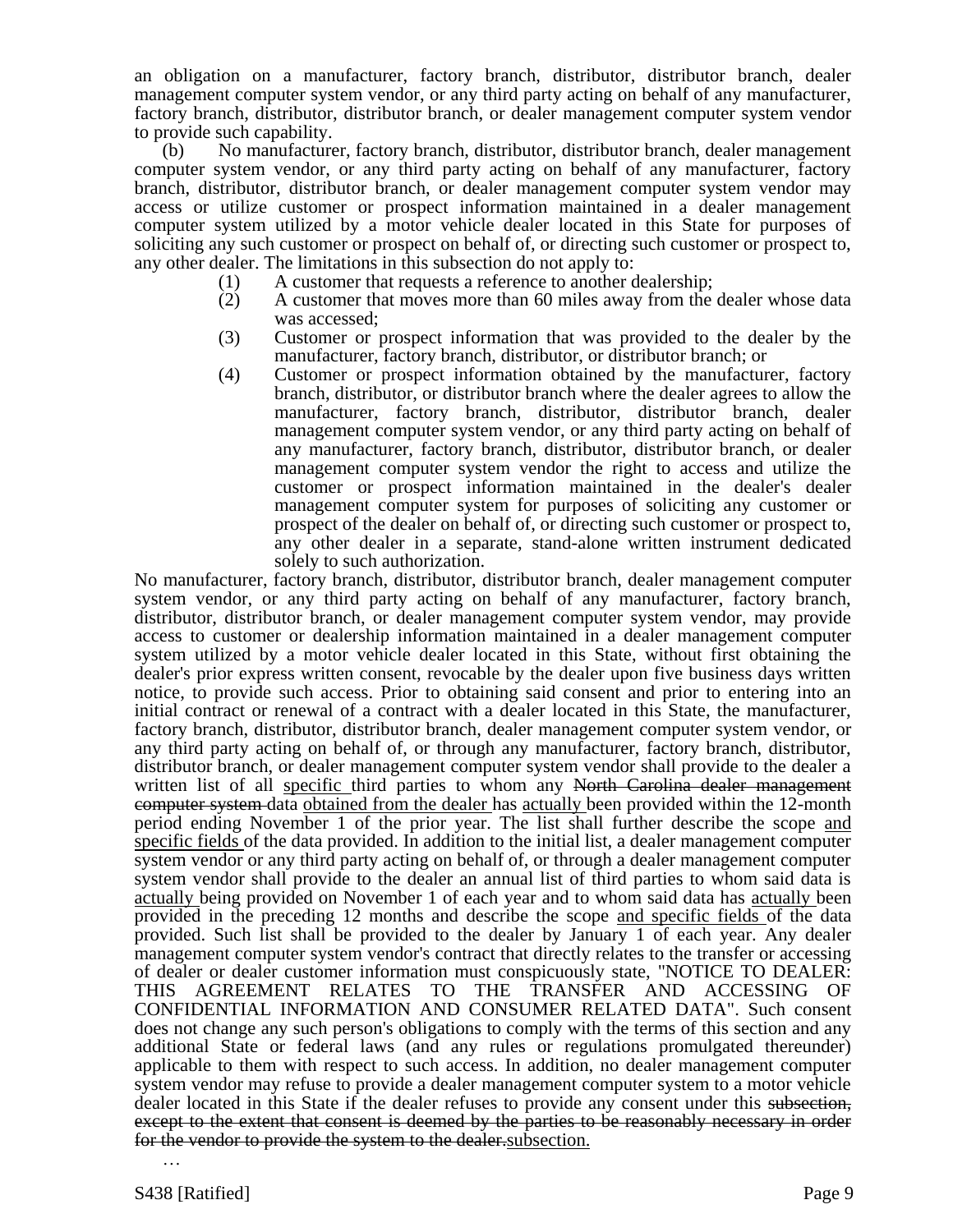- (f) The following definitions apply to this section:
	- (1) "Dealer management computer system" A computer hardware and software system having dealer business process management modules that provide real time system that is owned or leased by the dealer, including a dealer's use of Web applications, software, or hardware, whether located at the dealership or provided at a remote location and that provides access to customer records and transactions by a motor vehicle dealer located in this State and that allow allows such motor vehicle dealer timely information in order to sell vehicles, parts or services through such motor vehicle dealership.
	- (2) "Dealer management computer system vendor" A seller or reseller of dealer management computer systems (but only to the extent that such person is engaged in such activities).
	- (3) "Security breach" An incident of unauthorized access to and acquisition of records or data containing dealership or dealership customer information where unauthorized use of the dealership or dealership customer information has occurred or is reasonably likely to occur or that creates a material risk of harm to a dealership or a dealership's customer. Any incident of unauthorized access to and acquisition of records or data containing dealership or dealership customer informationinformation, or any incident of disclosure of dealership customer information to one or more third parties which shall not have been specifically authorized by the dealer or customer, shall constitute a security breach.

… (h) Notwithstanding any of the terms or provisions contained in this section or in any consent, authorization, release, novation, franchise, or other contract or agreement, whenever any manufacturer, factory branch, distributor, distributor branch, dealer management computer system vendor, or any third party acting on behalf of or through any manufacturer, factory branch, distributor, distributor branch, or dealer management computer system vendor requires that a new motor vehicle dealer provide any dealer, consumer, or customer data or information through direct access to a dealer's computer system, the dealer is not required to provide, and may not be required to consent to provide in any written agreement, such direct access to its computer system. The dealer may instead provide the same dealer, consumer, or customer data or information specified by the requesting party by timely obtaining and pushing or otherwise furnishing the requested data to the requesting party in a widely accepted file format such as comma delimited; provided that, when a dealer would otherwise be required to provide direct access to its computer system under the terms of a consent, authorization, release, novation, franchise, or other contract or agreement, a dealer that elects to provide data or information through other means may be charged a reasonable initial set-up fee and a reasonable processing fee based on the actual incremental costs incurred by the party requesting the data for establishing and implementing the process for the dealer. Any term or provision contained in any consent, authorization, release, novation, franchise, or other contract or agreement which is inconsistent with any term or provision contained in this subsection shall be voidable at the option of the dealer.

(i) Notwithstanding the terms or conditions of any consent, authorization, release, novation, franchise, or other contract or agreement, every manufacturer, factory branch, distributor, distributor branch, dealer management computer system vendor, or any third party acting on behalf of or through any manufacturer, factory branch, distributor, distributor branch, or dealer management computer system vendor, having electronic access to consumer or customer data or other information in a computer system utilized by a new motor vehicle dealer, or who has otherwise been provided consumer or customer data or information by the dealer, shall fully indemnify and hold harmless any dealer from whom it has acquired such consumer or customer data or other information from all damages, costs, and expenses incurred by such dealer, including, but not limited to, judgments, settlements, fines, penalties, litigation costs, defense costs, court costs, and attorneys' fees arising out of complaints, claims, civil or administrative actions, and, to the fullest extent allowable under the law, governmental investigations and prosecutions to the extent caused by the access, storage, maintenance, use, sharing, disclosure, or retention of such dealer's consumer or customer data or other information by the manufacturer, factory branch, distributor, distributor branch, dealer